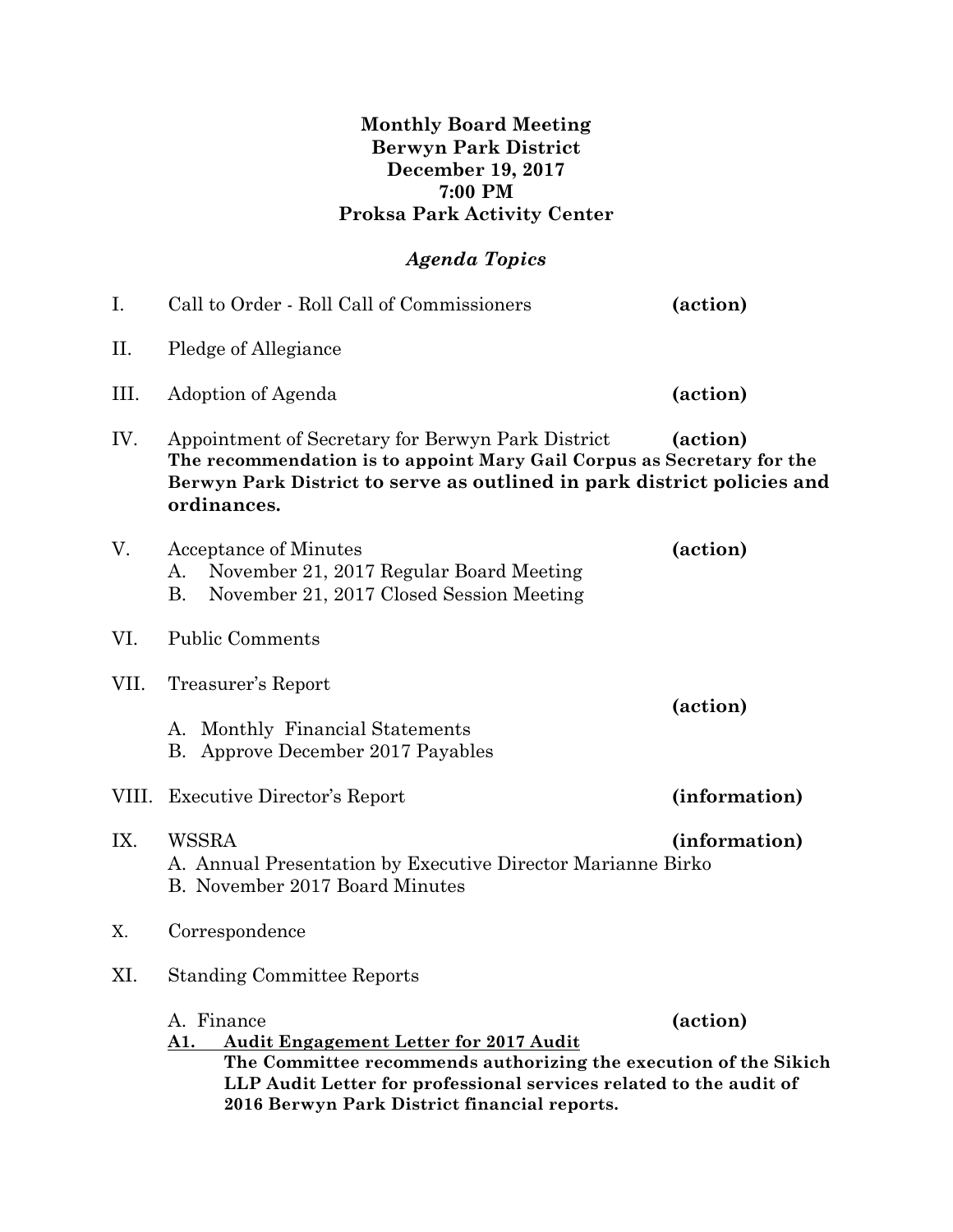#### **A2. Discussion and Consideration of 2017 Tax Levy Ordinance O-17-04**

**The Committee reviewed and discussed the 2017 Tax Levy Ordinance that was reviewed by the attorney and recommends adopting the 2017 Tax Levy Ordinance O-17-04 as presented totaling \$2,063,387.76.**

#### **A3. Discussion and Consideration of 2017 PTELL Resolution R-17-12**

**The Committee discussed and reviewed the PTELL Resolution directing the Cook County Clerk to reduce the 2017 Tax Levy as required to be in compliance with state law and recommends adopting Resolution R-17-12 as presented.**

#### B. Building & Grounds **(information)**

C. Personnel & Policy **(action)** 

**C1. Consideration and Discussion of Resolution R-17-16 amending Employee Policy Manual Section 1.2 Non-Discrimination and Anti-Harassment Policy as statutorily required.**

**The Committee recommends adopting Resolution R-17-16 amending Personnel Policy Manual Section 1.2 Non-Discrimination and Anti-Harassment Policy as statutorily required to reflect new sexual harassment requirements.**

| D. Recreation             | (information) |
|---------------------------|---------------|
| E. Ad Hoc Pond            | (no meeting)  |
| XII. Unfinished Business  |               |
| <b>XIII.</b> New Business | (action)      |

### **A. Declaration of Vacancy**

### **The Board of Commissioners declare a vacancy on the Board for an unexpired term formally held by Commissioner Karasek.**

The Board wishes to appoint a replacement who will serve until the next regular election for this office in April 2019 as provided by law. The District will accept confidential letters of interest and resumes for consideration until 12:00 pm on Wednesday, January 31, 2018. Letters of interest and resumes should be addressed to: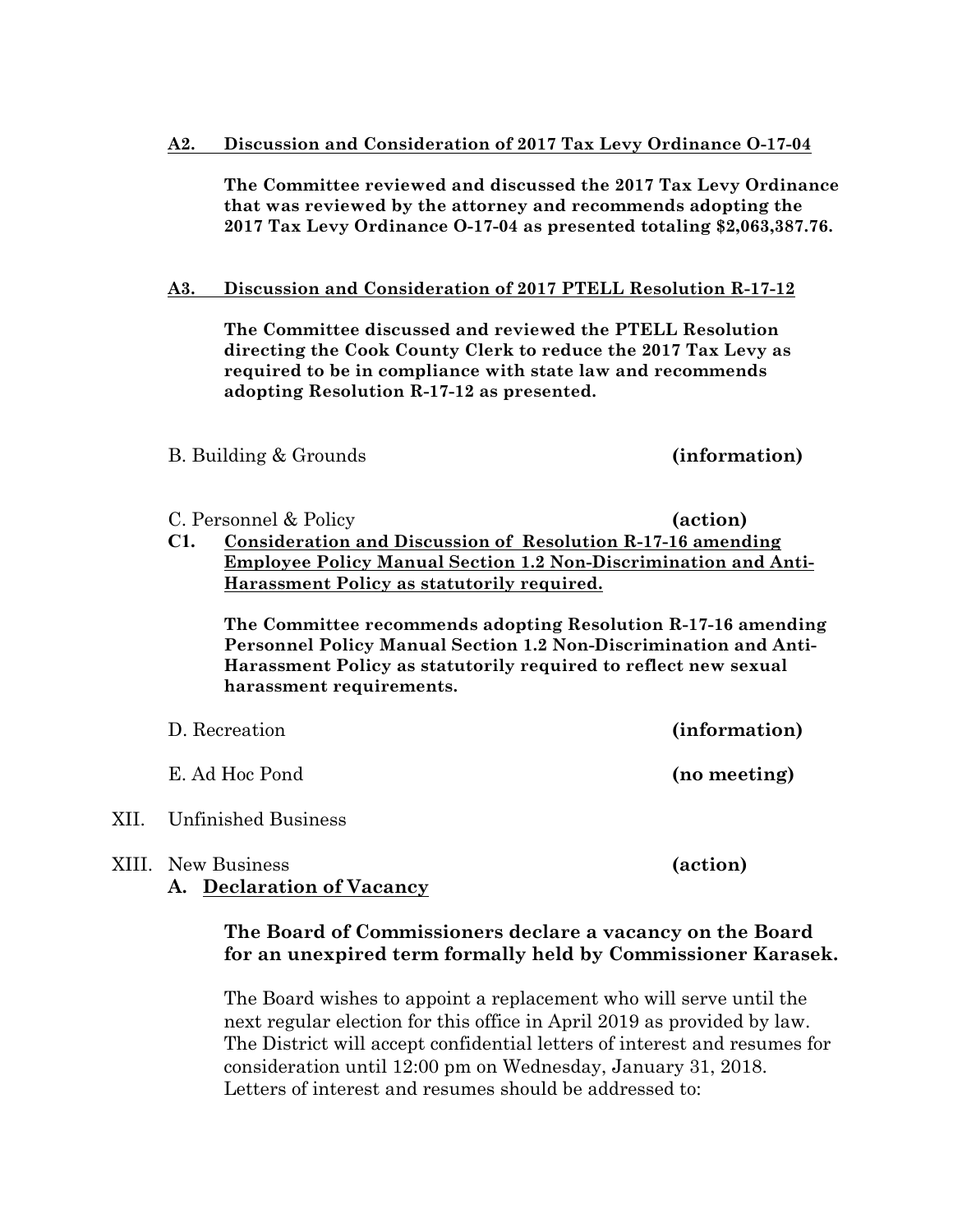Executive Director Jeffrey S. Janda, CPRE Berwyn Park District 3701 S. Scoville Avenue Berwyn, Illinois 60402

## **B. Meeting Dates**

**C. Other**

XIV. Adjournment **(action)**

Public Hearing